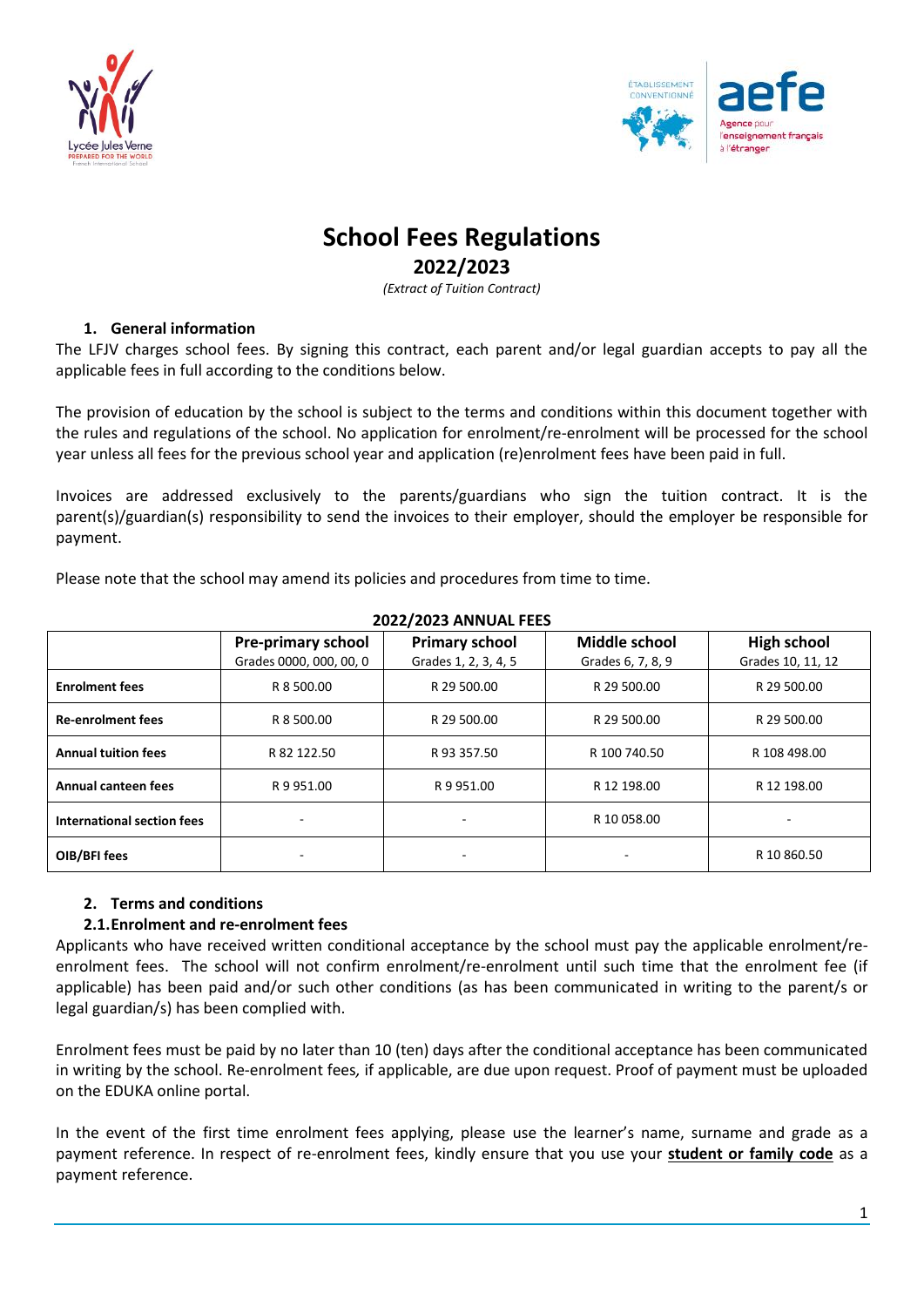



Enrolment and re-enrolment fees are not refundable by the school and shall be forfeited should the application of any learner be withdrawn by a parent/legal guardian or in the event of the premature departure of the learner/s for any reason whatsoever or in the event of a breach of this agreement or the tuition agreement by the learner/s or parent/s or guardian/s.

Enrolment/re-enrolment fees are due for three consecutive school years at the tariff applicable during the school year.

If a learner departs the school within the three-year period referred to above:

- i) and then returns to the school within a period of less than a full school year, then only the remaining enrolment fees for years not paid within that three-year period are due;
- ii) and then returns to the school within a period in excess of a full school year, then the enrolment fees become due and payable, as those applicable to a first-time applicant (i.e. the three year period starts afresh).

#### **2.2.Annual school tuition Fees**

Tuition fees are payable in addition to the enrolment/re-enrolment fees (if applicable). A discount of 50% on tuition fees exclusively is applicable for the 4th child and following siblings.

Where a learner arrives or departs during the school term, each month for which the learner has attended school will be invoiced regardless of whether the arrival or departure occurred during the course of the month. The month will not be pro-rated.

Failure to pay tuition fees or late payment of tuition fees (without prior written agreement with the school) may result in the school suspending or terminating the tuition agreement.

There are three (3) payment options for tuition fees:

# **i) Discounted Annual Payment (in South African Rand or in Euros)**

For families who pay the total amount of the annual tuition fees before the 30<sup>th</sup> of September 2022 (date on which the funds reflect in the school's bank account), a 5% discount is granted under the following conditions:

- **Payment of discounted annual fees received by the school no later than the 30th of September** (it is the payer's responsibility to take into account the working timeframe or delays of their bank and/or employer).
- The 5% discount is only applicable for tuition fees (canteen and other fees are excluded).
- All special requests (namely particular company requirements) must be sent in writing to [account2@lyceejulesverne-jhb.net](mailto:account2@lyceejulesverne-jhb.net) keeping in mind the above-mentioned payment deadline.

Payments received after 31 October 2022 will be subject to a 5% penalty fee (5% of the term) and the payment method will automatically be changed to payments per term.

#### **ii) Payment per term (in South African Rand or in Euros)**

Tuition fees are paid in three (3) instalments. A five percent (5%) penalty will be applicable for payments received after due dates.

# **iii) Monthly debit orders (in South African Rand only)**

Tuition fees are paid in nine (9) monthly instalments via a signed debit order in favour of the school on the last day of each month from September 2022 to May 2023 and payable in South African Rand only. Debit orders on a Euro account or any other foreign account are not possible. Should a debit order be rejected or be unpaid, the amount must be settled within five (5) days of such rejection. A five percent (5%) penalty will be applicable thereafter. In case of three (3) rejected debit orders, the school will cancel the remaining debit orders and the payment method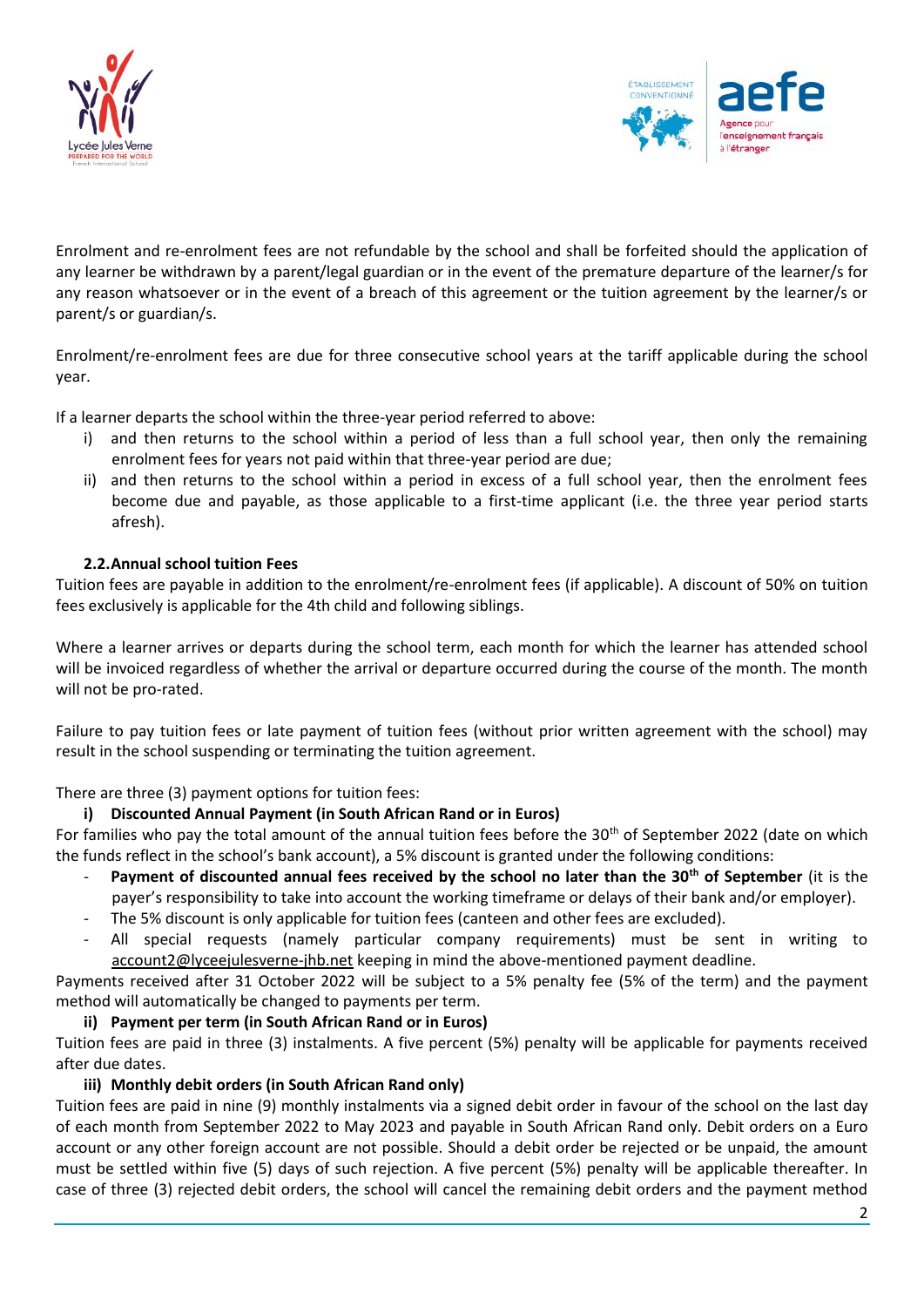



will be automatically change to payments per term. Please note that monthly payments made manually by the parent/s or legal guardian/s **will not be accepted**. Families who have had 3 (three) or more unpaid debit orders during the previous school years are excluded from utilising this payment method, unless agreed in writing by the school.

# **2.3.International Section / OIB**

All students enrolled in International Section (middle school) and OIB/BFI (high school) are invoiced an annual fee at the beginning of the academic year in addition to tuition fees. The fee will be pro-rated based on the pupil's month of arrival/departure. Each month for which the learner has attended school will be invoiced regardless of whether the arrival or departure occurred during the course of the month. The month will not be pro-rated.

# **2.4.Canteen Fees**

At both campuses of the LFJV, in Johannesburg and in Pretoria, the canteen is compulsory for all learners from preprimary to Grade 12 (*terminale*) regardless of the learners' timetables. No food from outside sources will be allowed in the canteen.

For pre-primary and primary school, the canteen tariff is fixed on a four (4) day basis from Monday to Thursday. For secondary school, the canteen tariff is fixed on a five (5) day basis from Monday to Friday. In both cases the canteen is compulsory.

Where a learner arrives or departs during the school term, each month for which the learner has attended school will be invoiced regardless of whether the arrival or departure occurred during the course of the month. The month will not be pro-rated.

Failure to pay canteen fees or late payment of tuition fees (without prior written agreement with the school) may result in the school suspending or terminating the tuition agreement.

Diabetic pupils or pupils who suffer from food allergies may be monitored within the framework of the Individual Action Plan (P.A.I.: Procédure d'Accueil Individualisé) or may be exempted from the canteen by providing a medical certificate from an allergist or a medical specialist. If a relevant medical certificate is provided to the school for every school year, then the school will, on a case-by-case basis, confirm or waive the applicable canteen fees.

There are three (3) payment options for canteen fees:

# **i) Annual Payment (in South African Rand or in Euros)**

Annual canteen fees are due no later than 31 October 2022. There is no applicable discount. Payments received after 31 October 2022 will be subject to a 5% penalty fee (5% of the term) and the payment method will automatically be changed to payments per term.

# **ii) Payment per term (in South African Rand or in Euros)**

Tuition fees are paid in three (3) instalments. A five percent (5%) penalty will be applicable for payments received after due dates.

# **iii) Monthly debit orders (in South African Rand only)**

Tuition fees are paid in nine (9) monthly instalments via a signed debit order in favour of the school on the the last day of each month from September 2022 to May 2023 and payable in South African Rand only. Debit orders on a Euro account or any other foreign account are not possible. Should a debit order be rejected or be unpaid, the amount must be settled within five (5) days of such rejection. A five percent (5%) penalty will be applicable thereafter. In case of three (3) rejected debit orders, the school will cancel the remaining debit orders and the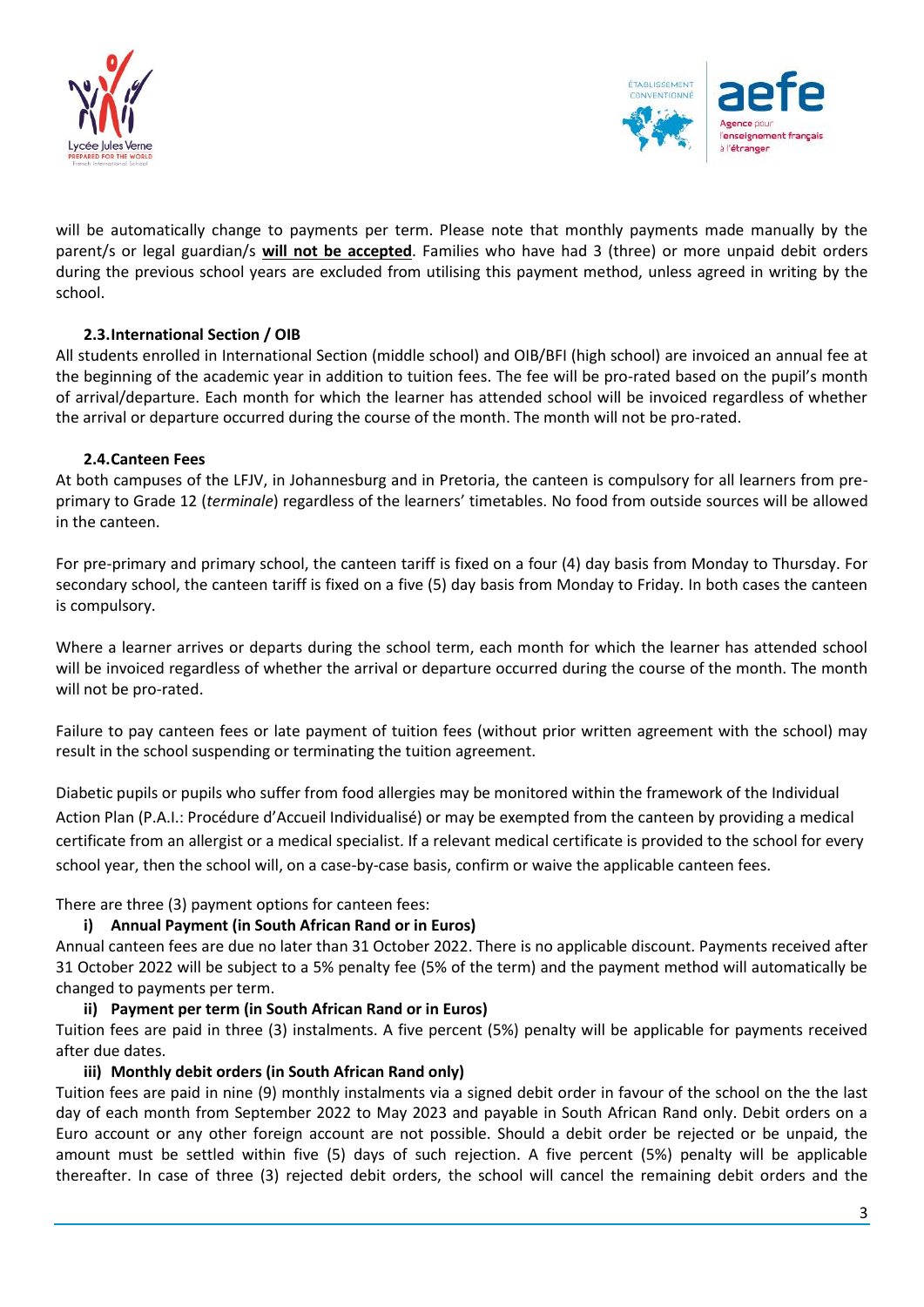



payment method will be automatically change to payments per term. Please note that monthly payments made manually by the parent/s or legal guardian/s **will not be accepted**. Families who have had 3 (three) or more unpaid debit orders during the previous school years are excluded from utilising this payment method, unless agreed in writing by the school.

# **2.5.Other fees**

#### Other fees may include, but are not limited to:

- *Extracurricular activities, aftercare and assisted study*. Regardless of the actual dates of starting and ending of activities, the school year is divided in two (2) semesters of five (5) months each: September to January (invoiced in October) and February to June (invoiced in February). Please note that registration for any activity/ies in the second semester will only be possible after the full payment for the first semester's activity/ies has been received by the school. Registration for activities and aftercare is for an entire semester. No credit note or refund will be issued for any reason whatsoever (weather, sickness, etc.). Registration for the first semester is automatically repeated for the second semester. At the end of the first semester, cancellation is possible for the second semester and changes may be possible depending on availability. In both cases, a written request must be sent to [activities@lyceejulesverne-jhb.net.](mailto:activities@lyceejulesverne-jhb.net)
- *Exam fees*. These are invoiced during the second/third term.
- *Replacement fees.* This relates to school books loaned to pupils from the library and are either not returned or returned in an unsatisfactory condition. This shall be invoiced as 'penalty fees', if applicable.
- *School trips.* An invoice will be issued if additional participation by the family is required.

These fees are invoiced as and when they arise and are due immediately upon invoicing (except when otherwise specified). Failure to pay or late payments (without a prior written agreement with the school) may result in the school suspending or terminating the tuition agreement and/or may result in penalties and interest applying.

#### **2.6. Banking details and payment options**

Aside from monthly tuition and/or canteen fees that are paid via debit order, all other fees can be paid via one of the following:

- Cash deposit at any Nedbank branch in South Africa (no cash payments are accepted on campus)
- Card (card payment machines are available at both the Johannesburg and Pretoria campuses at reception)
- Electronic transfer (EFT) in Rand or in Euros into one of the following bank accounts:

|                 | South African bank account (in Rands) |                | French bank account (in *Euros)   |
|-----------------|---------------------------------------|----------------|-----------------------------------|
| Account name:   | <b>LYCEE FRANCAIS JULES VERNE</b>     | Titulaire:     | LYCEE FRANCAIS JULES VERNE        |
| Account type:   | <b>Current Account</b>                | Bangue:        | 30003 - Société Générale          |
| Bank:           | <b>Nedbank Limited</b>                | Guichet:       | 03010                             |
| Branch:         | <b>Northern Gauteng</b>               | N° de compte : | 00037292477                       |
| Account Number: | 1973004089                            | CIé RIB :      | 42                                |
| Branch Code:    | 198765                                | IBAN :         | FR76 3000 3030 1000 0372 9247 742 |
| SWIFT code:     | <b>NEDSZAJJ</b>                       | BIC:           | <b>SOGEFRPP</b>                   |
|                 |                                       |                |                                   |

| South African bank account (in Rands) |                                   | French bank account (in *Euros) |                         |                                   |
|---------------------------------------|-----------------------------------|---------------------------------|-------------------------|-----------------------------------|
| me:                                   | <b>LYCEE FRANCAIS JULES VERNE</b> |                                 | Titulaire:              | <b>LYCEE FRANCAIS JULES VERNE</b> |
| pe:                                   | <b>Current Account</b>            |                                 | Bangue:                 | 30003 - Société Générale          |
|                                       | <b>Nedbank Limited</b>            |                                 | Guichet:                | 03010                             |
|                                       | <b>Northern Gauteng</b>           |                                 | $N^{\circ}$ de compte : | 00037292477                       |
| .mber:                                | 1973004089                        |                                 | CIé RIB :               | 42                                |
| le:                                   | 198765                            |                                 | IBAN :                  | FR76 3000 3030 1000 0372 9247 742 |
| É.                                    | <b>NEDSZAJJ</b>                   |                                 | BIC:                    | <b>SOGEFRPP</b>                   |
|                                       |                                   |                                 |                         |                                   |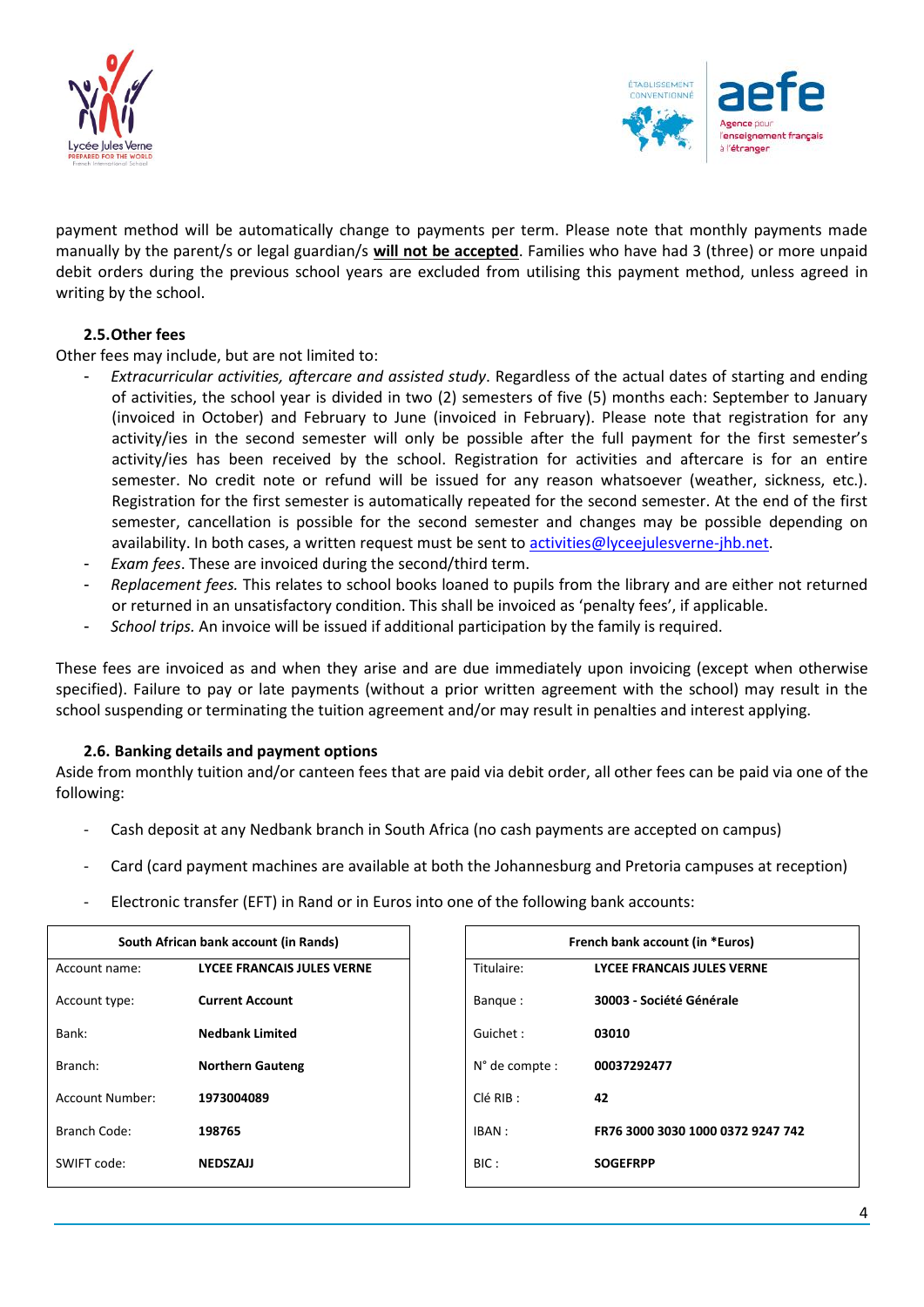



**\*Exchange rate:** Payments in Euros must be made using the *chancellerie* exchange rate of the first day of the month of payment. Before making a payment, it is your responsibility to check the applicable rate on the following website: [http://www.economie.gouv.fr/dgfip/taux\\_chancellerie\\_change\\_resultat/pays/ZA?language=en-gb](http://www.economie.gouv.fr/dgfip/taux_chancellerie_change_resultat/pays/ZA?language=en-gb)

The correct reference must be used when making a payment in order for us to identify and allocate payments correctly and timeously. Please only use your **student or family code** as a reference. Without this information, we will not be able to identify your payment and therefore it will not be considered. The proof of payment may be sent to account2@lyceejulesverne-jhb.net.

| <b>Fees</b>                                                    | <b>Payment method</b>               | Period/Instalment  | Due date                                | Late payment fees             |  |
|----------------------------------------------------------------|-------------------------------------|--------------------|-----------------------------------------|-------------------------------|--|
|                                                                | Per Annum                           | Full academic year | 31 October 2022                         | 5% of outstanding term fee    |  |
|                                                                | Per Term                            | Term 1             | 31 October 2022                         | 5% of outstanding term fee    |  |
|                                                                |                                     | Term 2             | 28 February 2023                        |                               |  |
|                                                                |                                     | Term 3             | 31 May 2023                             |                               |  |
|                                                                | Per month (via debit<br>order only) | Instalment 1       | 30 September 2022                       | 5% of outstanding monthly fee |  |
|                                                                |                                     | Instalment 2       | 31 October 2022                         |                               |  |
| *Tuition & Canteen                                             |                                     | Instalment 3       | 30 November 2022                        |                               |  |
|                                                                |                                     | Instalment 4       | 31 December 2022                        |                               |  |
|                                                                |                                     | Instalment 5       | 31 January 2023                         |                               |  |
|                                                                |                                     | Instalment 6       | 28 February 2023                        |                               |  |
|                                                                |                                     | Instalment 7       | 31 March 2023                           |                               |  |
|                                                                |                                     | Instalment 8       | 30 April 2023                           |                               |  |
|                                                                |                                     | Instalment 9       | 31 May 2023                             |                               |  |
| International<br>Section/OIB/BFI fees                          | Per Annum                           | Full academic year | According to due date on the<br>invoice |                               |  |
| Extracurricular<br>activities, aftercare<br>and assisted study | Per semester                        | Semester 1         |                                         |                               |  |
|                                                                |                                     | (Sept to Jan)      | According to due date on the            | Suspension of activity(ies)   |  |
|                                                                |                                     | Semester 2         | invoice                                 |                               |  |
|                                                                |                                     | (Feb to June)      |                                         |                               |  |
| Other fees                                                     |                                     |                    | According to due date on the<br>invoice |                               |  |

#### **2.7.Payment modalities & Schedule**

\*5% discount on annual tuition fees if payment received no later than 30 September 2022.

- In case of a learner arriving during the school year, the first payment must be made no later than 30 days after the invoice date. All payments thereafter shall be made according to the payment schedule table below.
- Late payments or a Failure to pay will result in inter alia, the school being entitled to suspend or terminate the tuition agreement and claim all amounts outstanding with immediate effect.

# **2.8.Failure to pay**

A failure to pay occurs when the payment of the due amount, in whole or in part, is not paid according to the schedule in the table. In the event of failure to pay, the school may, in addition to taking steps to recover amounts due:

- 2.8.1. Suspend or terminate the tuition agreement with or without notice; and/or
- 2.8.2. Register the name/s of the person/s liable for payment of the fees with a South African credit bureau for the purposes of credit tracing and blacklisting; and/or
- 2.8.3. Refer the name and contact details of the person/s liable for payment to a debt recovery agency; and/or